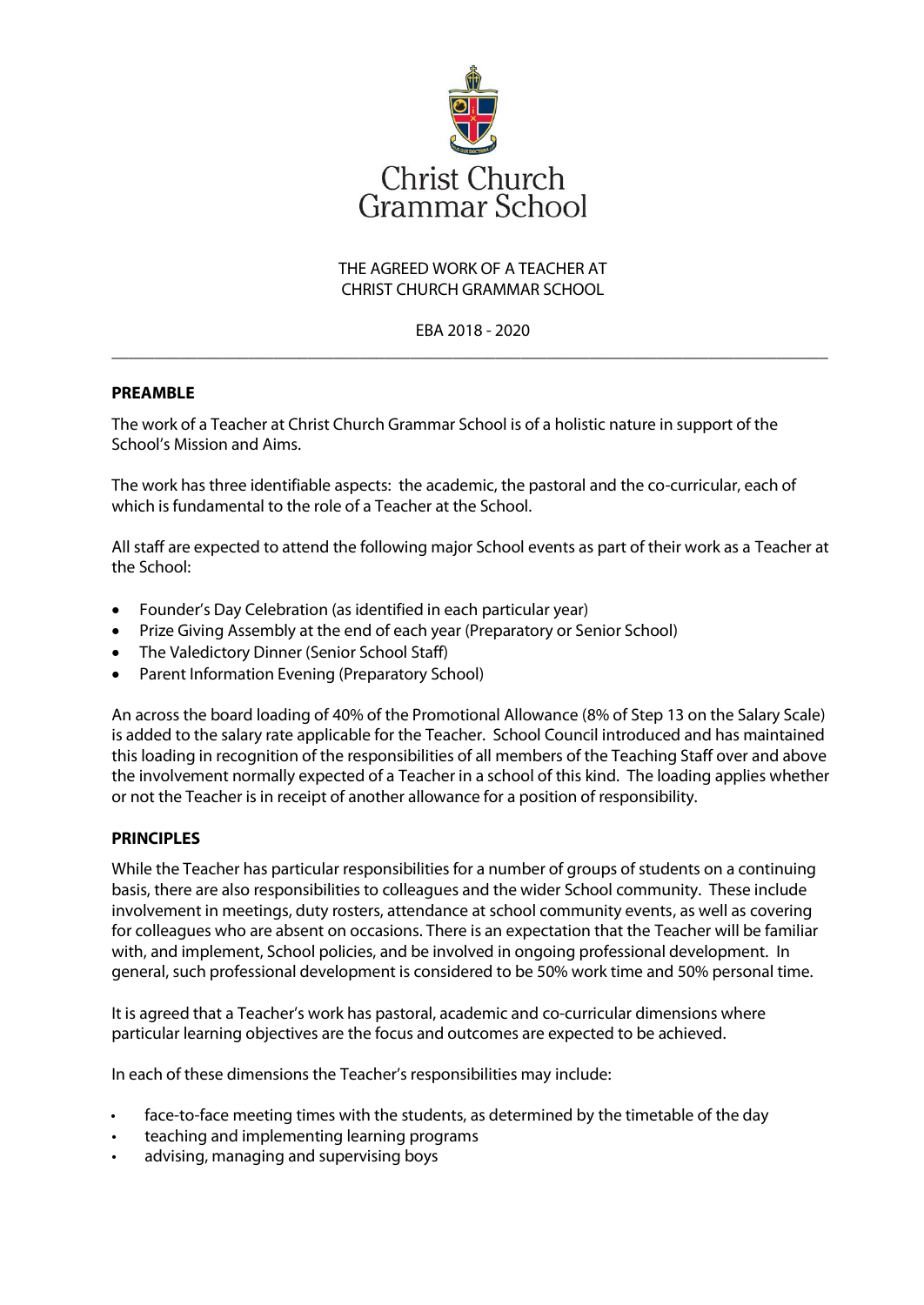- familiarity with the background of boys in their care
- communicating and liaising with boys, parents, Teachers and support persons in appropriate ways
- planning, preparation and presentation of material
- assessing student work and performance
- maintaining records and reporting

It is agreed that there is a need to quantify in some way the aspects and expectations of the Teacher's work to enable a practical way of determining the degree to which a teaching load may be described as 'full-time' or 'part-time'**.** The description of 'An Agreed Teaching Load' can be achieved by the use of an index that embraces the principles outlined above. This use of an index to describe 'An Agreed Teaching Load' exists outside of the EBA, for reasons that it increases flexibility for the School and for staff (collectively and individually), enabling changes and improvements to be made in the program and workplace during the life of an EBA.

*The reference to 'An Agreed Teaching Load' can be found in Section 12 - Working Conditions - of EBA 2009 - 2011, Sub-Section (1) Professional Responsibilities of Teachers, Part (c).*

It is agreed that any quantum measure of the 'full-time' teaching role is affected by the combination of a great range of factors at a particular point in time which may include:

- the external factors influencing the educational context in which the School exists
- the pastoral, academic and co-curricular offerings and needs of the School
- the responsibilities of the person as described in the letter of appointment
- the number of groups of students for whom the Teacher has responsibility on a continuing basis and the make-up of these groups
- the activities in which the Teacher and groups are involved and the nature of these activities
- the number of face-to-face meetings required to ensure effective communication within the organisation
- the timetable of the day.

It is agreed that the numbers of variables affecting an individual Teacher's work are large and complex and vary from time to time, over time, in the context of a person's employment at the School. It is accepted, therefore, that comparisons between individuals at a singular point in time may be difficult to measure and are left to the management of the School to determine.

For practical reasons, any comparative measure has to be a 'rule of thumb' that does not identify all components of the role of a Teacher at the School, but instead uses a simplified index to measure aspects of the role and consequent responsibilities.

### **THE AGREED INDEX**

In both the Senior and Preparatory Schools it is agreed that the full-time Teaching Load is measured by an index equivalent to 46.

In the Preparatory School it is agreed that for the purpose of calculating salary for part-time Teachers the calculation will be based on the number of face-to face contact classes as it relates to the particular role of the Teacher (class/specialist) indicated on the Teacher's timetable or as a fraction of the total of a week that is worked.

In the Preparatory School it is agreed that the index is reflective of the following:

- The timetable of the day
- Comparability of work for Years Pre-Primary Yr 6 across all learning areas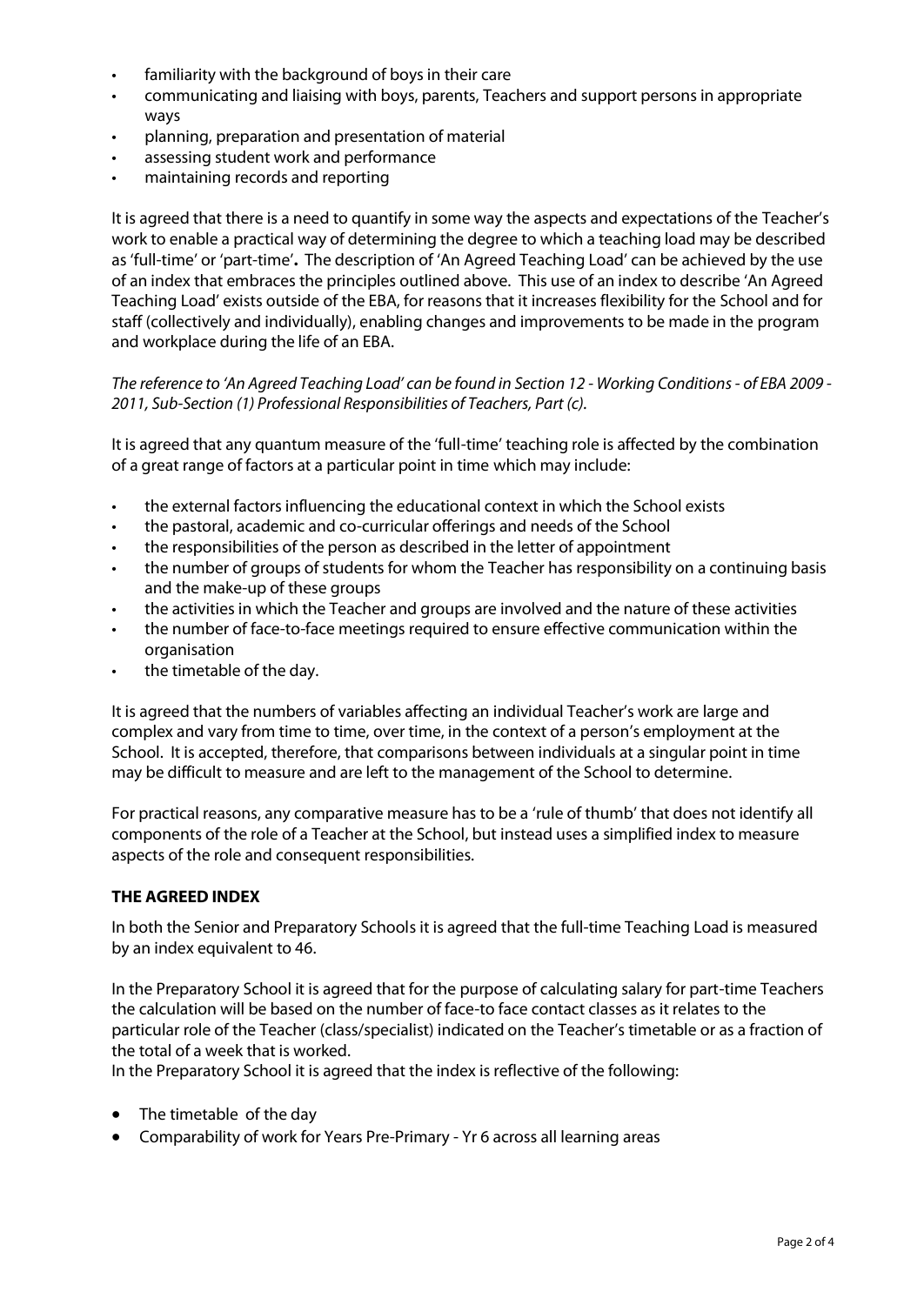A Class Teacher on a 'full-time' load has responsibility for teaching a class where preparation, assessment, reporting and pastoral care are required over the timetable.

A Specialist Teacher has responsibility for teaching in their specific area, where preparation, assessment and reporting is required. It is expected that a level of pastoral care will be conducted, commensurate with being a member of the Preparatory School specialist teaching team.

Based on the above, the academic and pastoral responsibility is measured by an index equivalent to 46. Class Teachers, therefore, are expected to have equivalent to 40 periods per fortnightly cycle of contact with their class. Specialist Teachers, therefore, are expected to have equivalent to 46 periods per fortnightly cycle of contact with a class. Variations to these periods may occur from time to time.

All academic teaching staff are members of the Preparatory School teaching team and this index embraces the associated professional obligations that such membership implies, eg collegial support and administrative meetings.

In the Secondary School it is agreed that for the purpose of calculating salary for part-time Teachers the calculation will be based on the number of face-to face contact classes indicated on the Teacher's timetable plus an additional six should they have the total responsibility for a Tutorial Group.

In the Secondary School it is agreed that the index is reflective of the following:

- The timetable of the day
- Comparability of work for Years 7 12 across all learning areas
- That a Teacher has the capacity to teach a mix of classes across Years 7 12
- That Tutor groups are approximately equal in size (between 15 and 20 students).

A Teacher on a 'full-time' load has responsibility for the equivalent of up to 40 periods of teaching where preparation, assessment and marking is required over the ten day timetable and a tutorial group of students. Based on the above, the academic responsibility is measured by an index equivalent to 40 timetabled face-to-face contact periods, the 'balance' of which may be periods of inclass student supervision (where a group may be supervised without prior preparation, assessment or marking). The number of periods making up the 'balance' of the academic responsibility will reflect the actual teaching load of the individual. All academic teaching staff are members of an Academic Department and this index embraces the associated professional obligations that such membership implies, eg collegial support and administrative meetings.

The pastoral responsibility is the responsibility for a Tutorial Group and is measured by an index of 6. All pastoral tutorial staff are members of a House and this index embraces the associated professional obligations that such membership implies, eg collegial support and administrative meetings.

#### **THE CO-CURRICULAR LOAD**

The co-curricular refers to all those activities undertaken by students outside of the academic and pastoral roles across the whole School. There are many co-curricular activities offered by the School.

All Teachers are involved in some co-curricular activity and as a consequence, join other Teachers and possibly other members of the school community in activities which will embrace associated professional obligations eg, collegial support and administrative meetings. The School will consult with a Teacher with respect to the nature of their participation in the co-curricular offerings of the School. Where possible the particular skills and interests of the Teacher will be taken into consideration in the allocation of their co-curricular commitment, balanced against the School's need to adequately staff the activities on offer.